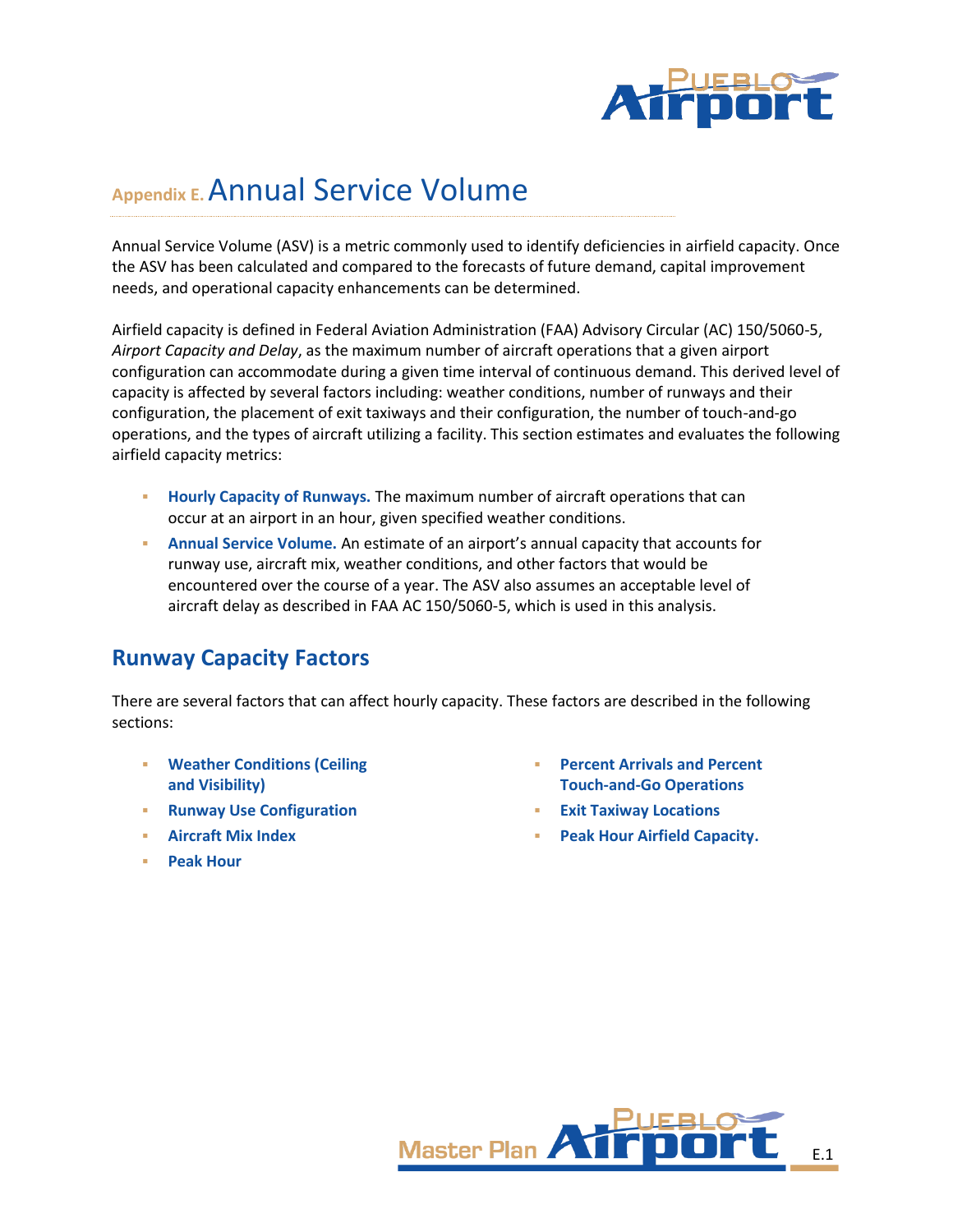## **Weather Conditions (Ceiling and Visibility)**

Adverse weather conditions impact capacity by increasing the separation distances needed between aircraft on arrival. Aircraft operate under two primary weather categories: Visual Flight Rules (VFR) and Instrument Flight Rules (IFR). VFR conditions exist when the cloud ceiling is 1,000 feet or greater above ground level (AGL) and visibility is at least three statute miles. IFR weather conditions prevail when the cloud ceiling is 500 feet AGL, or greater, but less than 1,000 feet, and visibility is less than three statute miles. In general, any weather conditions below VFR minimums are considered IFR weather conditions. The ability of aircraft to operate during IFR conditions is often solely dependent on the lowest available instrument approach minimums at an airport. The lowest minimums at PUB are a 200-foot AGL cloud ceiling and ½-mile visibility that correspond to the Instrument Landing System (ILS) approach to Runway 8R. During VFR and IFR conditions, the required separation distances between aircraft vary. In general, greater separation is required under IFR than VFR.

Information from PUB was retrieved from the Automated Surface Observing System (ASOS) located on the field. The frequency of adverse weather occurrences is an important consideration as it influences the weighted capacity  $(C_w)$  variable used in the final capacity calculation presented near the end of this section. More frequent occurrences of IFR weather reduces capacity as greater aircraft spacing is required. Based on its geographic location, PUB tends to experience clear days and the observed conditions for VFR and IFR conditions from 2015 through 2019 show that IFR conditions occurred an average of only 3.4 percent of the time. This information is presented in **[TABLE 1](#page-1-0)**.

#### <span id="page-1-0"></span>**TABLE 1 Occurrences per Year by Percentage**

|                      | 2015 | 201 A | 2017 | 2018 | 2019 | <b>AVERAGE</b> |
|----------------------|------|-------|------|------|------|----------------|
| <b>IFR OCCURANCE</b> | 3.8% | 2.1%  | 3.5% | 3.4% | 4.0% | 4%             |

**SOURCE:** PUB ASOS, 2015-2019.

### **Runway Use Configuration**

Runway use configuration refers to the number, location, and orientation of runways. It also refers to the type and direction of operations as well as the flight rules in effect at any given time. The number, placement, and orientation of runways at an airport can affect capacity. For example, runways that intersect each other can affect the overall capacity of an airport since simultaneous use of the runways cannot occur. Likewise, parallel runways allow for simultaneous aircraft operations to occur that can increase the overall capacity of an airport. AC 150/5060-5 includes a variety of runway use configuration diagrams. The AC advises selecting the configuration that best represents airport use during the specified hour. PUB has three runways, one of which intersects with the other two. Runway 8R/26L is the longest runway at PUB at 10,498 feet long and parallel to Runway 8L/26R, which is 4,690 feet in length. Finally, Runway 17/35, having a north-south orientation and intersecting the other two runways, is 8,310 feet long.

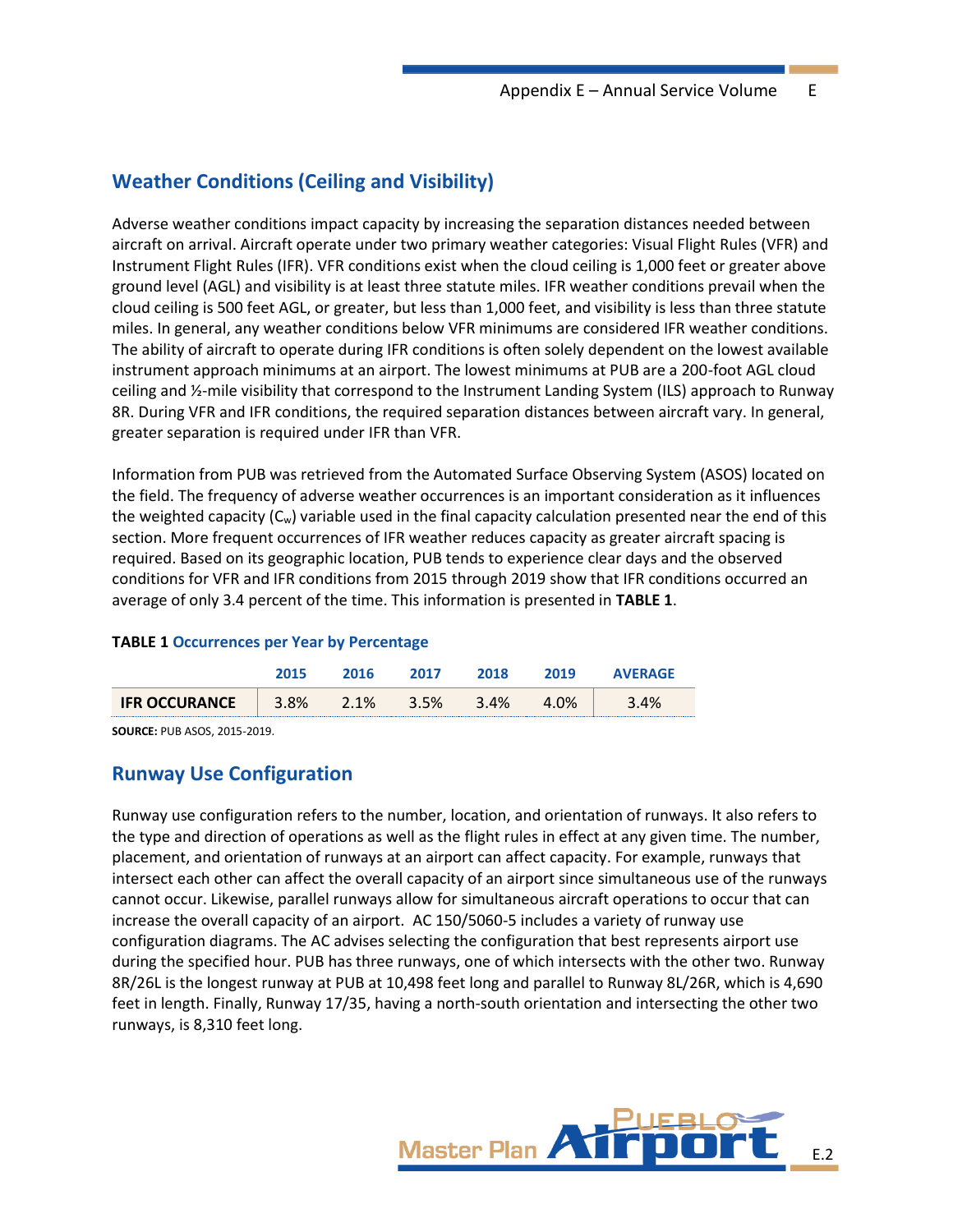Aircraft tend to operate in one of two configurations at PUB. Ideally, both parallel runways would be used for continuous operations and are the designated calm wind runways by the PUB Airport Traffic Control Tower (ATCT). However, the Canadian Aviation Education (CAE)-Doss aircraft and other aircraft used for flight training purposes at PUB are small and have limited crosswind tolerances, so Runway 17/35 is used when crosswind conditions necessitate. Coordination with local ATCT personnel indicates that use of Runway 17/35 is not common, and the runway is typically only used approximately five percent of the time. Coordination with the ATCT also indicated that use of all three runways at the same time is not common. Each of these configurations are also used in either VFR or IFR conditions and result in four configurations that are listed below. The configurations are also shown by percent used in **[TABLE](#page-2-0) 2**.

- **VFR Runways 8R/26L and 8L/26R**
- **VFR Runway 17/35**
- **IFR Runways 8R/26L and 8L/26R**
- **IFR Runway 17/35.**

#### <span id="page-2-0"></span>**TABLE 2 Runway Configuration Uses by Percentage**

| <b>RUNWAY USED</b> | <b>VFR</b> | <b>IFR</b> |
|--------------------|------------|------------|
| 8R/26L AND 8L/26R  | 91.8%      | 3.2%       |
| 17/35              | 4.8%       | $0.2\%$    |

**SOURCE:** PUB ATCT.

## **Aircraft Mix Index**

The aircraft mix index is based on the percentage of operations conducted by four different categories of aircraft (A, B, C, and D). Aircraft class definitions used to calculate the mix index are based on a combination of maximum certified takeoff weight, number of engines, and wake turbulence classification. Wake turbulence classification is based on aircraft wake vortices, which are the air turbulence trails behind aircraft created by their movement through the air. Heavier and larger aircraft create more significant and potentially more hazardous wake vortices, which are of greater concern for aircraft on arrival. To mitigate the hazards of wake vortices, aircraft are spaced according to differences in approach airspeed as well as weight. In general, aircraft departures are spaced two minutes apart for larger aircraft and at least three minutes for the largest aircraft (AC 90-23G, *Aircraft Wake Turbulence*). Airfield capacity can significantly increase or decrease depending on the approach speeds, aircraft weights, wake turbulence classification, and the separation needed between aircraft to mitigate for wake turbulence.

To better understand the effect aircraft mix has on runway configuration and capacity, FAA AC 150/5060-5 uses different aircraft classifications than FAA AC 150/5300-13A, *Airport Design*. When

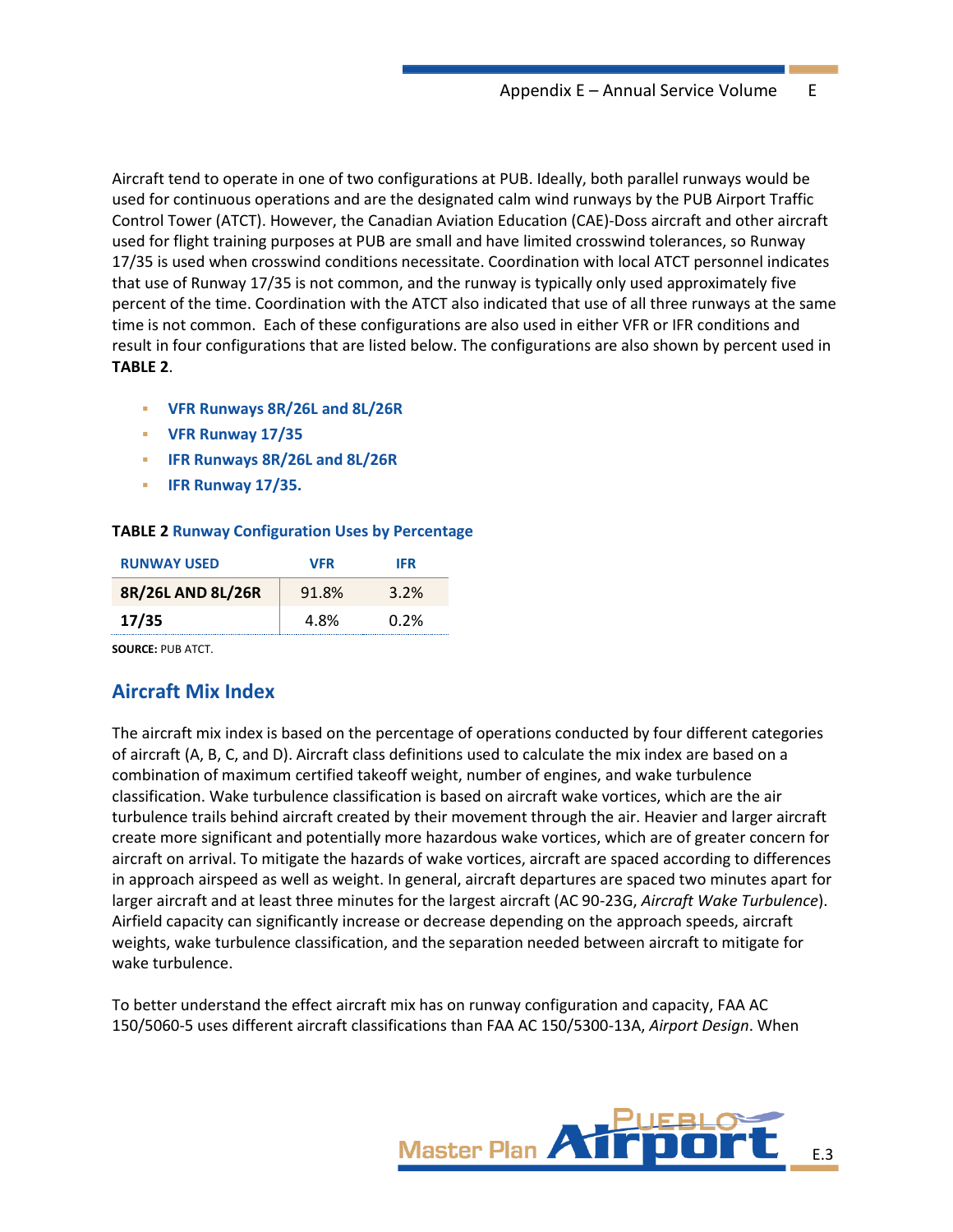referring to the aircraft mix index categories, the categories laid out in **[TABLE 3](#page-3-0)** coincide with the criteria used in AC 150/5060-5.

#### <span id="page-3-0"></span>**TABLE 3 Aircraft Mix Index**

| <b>CLASS</b> | <b>MAXIMUM TAKEOFF</b><br><b>WEIGHT (POUNDS)</b> | <b>AIRCRAFT TYPE</b>       | <b>WAKE TURBULANCE</b><br><b>FACTOR</b> |
|--------------|--------------------------------------------------|----------------------------|-----------------------------------------|
|              | 12,500 or less                                   | <b>Small Single-Engine</b> | Small                                   |
| B            | 12,500 or less                                   | <b>Small Multi-Engine</b>  | Small                                   |
|              | $12,500 - 300,000$                               | Large                      | Large                                   |
|              | 300,000 or more                                  | Heavy                      | Heavy                                   |

**SOURCE:** FAA Advisory Circular 150/5060-5, *Airport Capacity and Delay*.

Baseline 2019 operations data presented in **Chapter B – Aviation Activity Forecasts** is used in the airfield capacity calculations and further examined via the FAA operations data from the Traffic Flow Management System Counts (TFMSC) database. TFMSC collects information for aircraft flying under IFR flight plans and captured by FAA en route computers.

AC 150/5060-5 defines the aircraft mix index as the percent of Class C aircraft plus three times the percent of Class D aircraft, or %(C+3D), and A and B aircraft are not included in this formula. While Class D aircraft use the Airport on occasion, they are not expected to be a significant presence during the twenty-year planning period. However, Class C aircraft are a common presence at PUB, the most frequent of which is the CRJ 200 with 1,830 operations in 2019. While this is a significant amount of operations there were a total of 217,424 total operations and small, single engine training aircraft conducted a total of 191,339 operations in 2019. Therefore, the total number of operations by Class C aircraft, including the CRJ 200, and other air carriers and business jets is approximately one percent of total operations. Therefore, the fleet mix index is set at one percent.

### **Peak Hour**

The number of peak hour operations can affect the total annual capacity of an airport. Due to the separation needed between aircraft, periods of congestion limit the number of aircraft that can land and takeoff on a runway. Based on the information in **Chapter B – Aviation Activity Forecasts**, October is determined to be the peak month with 9.6 percent of the annual operations. As this is a 31-day peak month, the peak month operations can be divided by 31 to determine the average daily operations during October. Finally, 11 percent of the peak month average day operations are believed to occur during the peak hour. This process can be used for both the base year, 2019 and for the end of the master planning period, 2040, to determine the peak hour as shown in **[TABLE 4](#page-4-0)**.

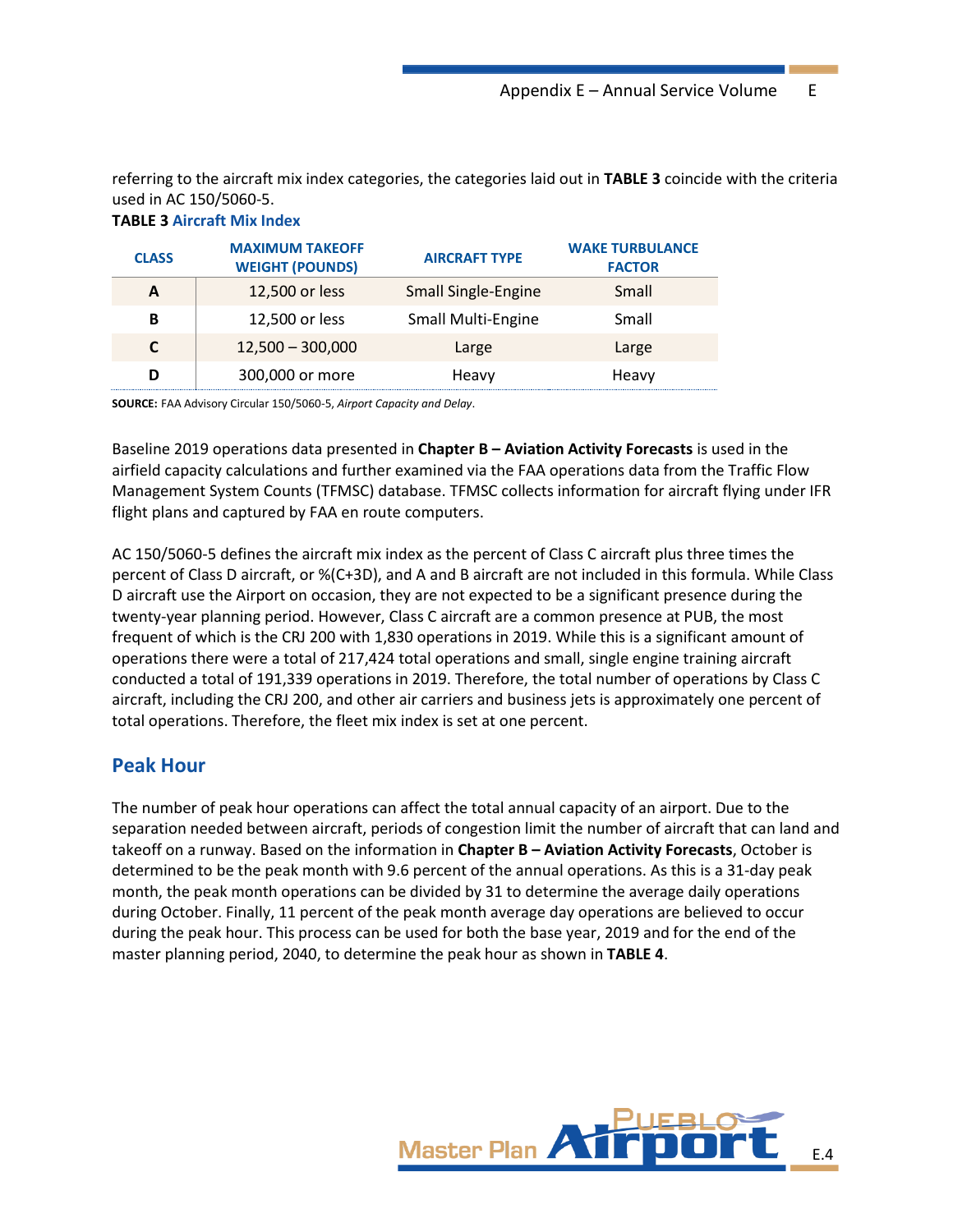|      |                  | YEAR ANNUAL PEAK MONTH | <b>AVERAGE DAY OF</b><br><b>THE PEAK MONTH</b> | <b>PEAK HOUR/AVERAGE AVERAGE PEAK</b><br><b>DAY RATIO</b> | <b>HOUR</b> |
|------|------------------|------------------------|------------------------------------------------|-----------------------------------------------------------|-------------|
|      | $2019$   217.424 | 20.873                 | 673                                            | 11%                                                       | 74          |
| 2040 | 440.713          | 42.308                 | 1.365                                          | 11%                                                       | 150         |

#### <span id="page-4-0"></span>**TABLE 4 Peak Period Aircraft Operations, 2019**

**SOURCE:** FAA TAF, Mead and Hunt Forecast.

#### **Percent Arrivals and Touch-and-Go Operations**

Percent arrivals is the ratio of arrivals to total operations. In general, aircraft on final approach are given priority over departures, which increases percentage of arrivals during peak periods, thus reducing the ASV. Percent arrivals are computed as follows:

|                                                         | $A =$ Number of arriving aircraft in the hour       |
|---------------------------------------------------------|-----------------------------------------------------|
| Percent Arrivals = $\frac{A + 0.5(T)}{A + D + T} x 100$ | $D$ = Number of departing aircraft in the hour      |
|                                                         | $T =$ Number of touch-and-go operations in the hour |

In the section above, the current peak aircraft operations were determined to be an average of 74 peak hour operations during October during the peak month average day. The TFMSC database does not track touch-and-go operations. Given the strong presence of local flight training at PUB, a large percentage of touch and go operations are known to occur. Therefore, the touch and go operations are considered to represent 25 percent of total operations at PUB. For these 74 peak operations, it is estimated that 28 were arriving aircraft, 28 departing aircraft and 18 aircraft were conducting touchand-go operations. Arriving and departing aircraft were determined based on the assumption that for every arriving aircraft, there was also a departing aircraft. Based on the formula above, as well as touchand-go estimates, the percent arrivals during the peak hour is 50 percent.

### **Exit Taxiway Locations**

In some cases, exit taxiway locations providing access to a parallel taxiway can affect capacity. Optimally located exit taxiways provide aircraft multiple options to exit the runway safely as soon as their speed decreases sufficiently. Permitting aircraft to quickly exit the runway via additional exits can reduce runway occupancy times and make the runway available for other aircraft, thus increasing total capacity. While Runway 8R/26L and 8L/26R have numerous taxiway exits relative to their size, Runway 17/35 has limited opportunities for aircraft to exit the runway. Due to the lack a parallel taxiway, the north half of Runway 17/35 only has a turnaround opportunity at the Runway 17 threshold, so aircraft that cannot exit at Taxiways A or B must continue taxiing down the entire length of the runway when landing to Runway 35. This increases runway occupancy time and reduces overall airfield capacity as other aircraft are not able to land efficiently. **[TABLE 5](#page-5-0)** provides the relative location of each runway's exit taxiways.

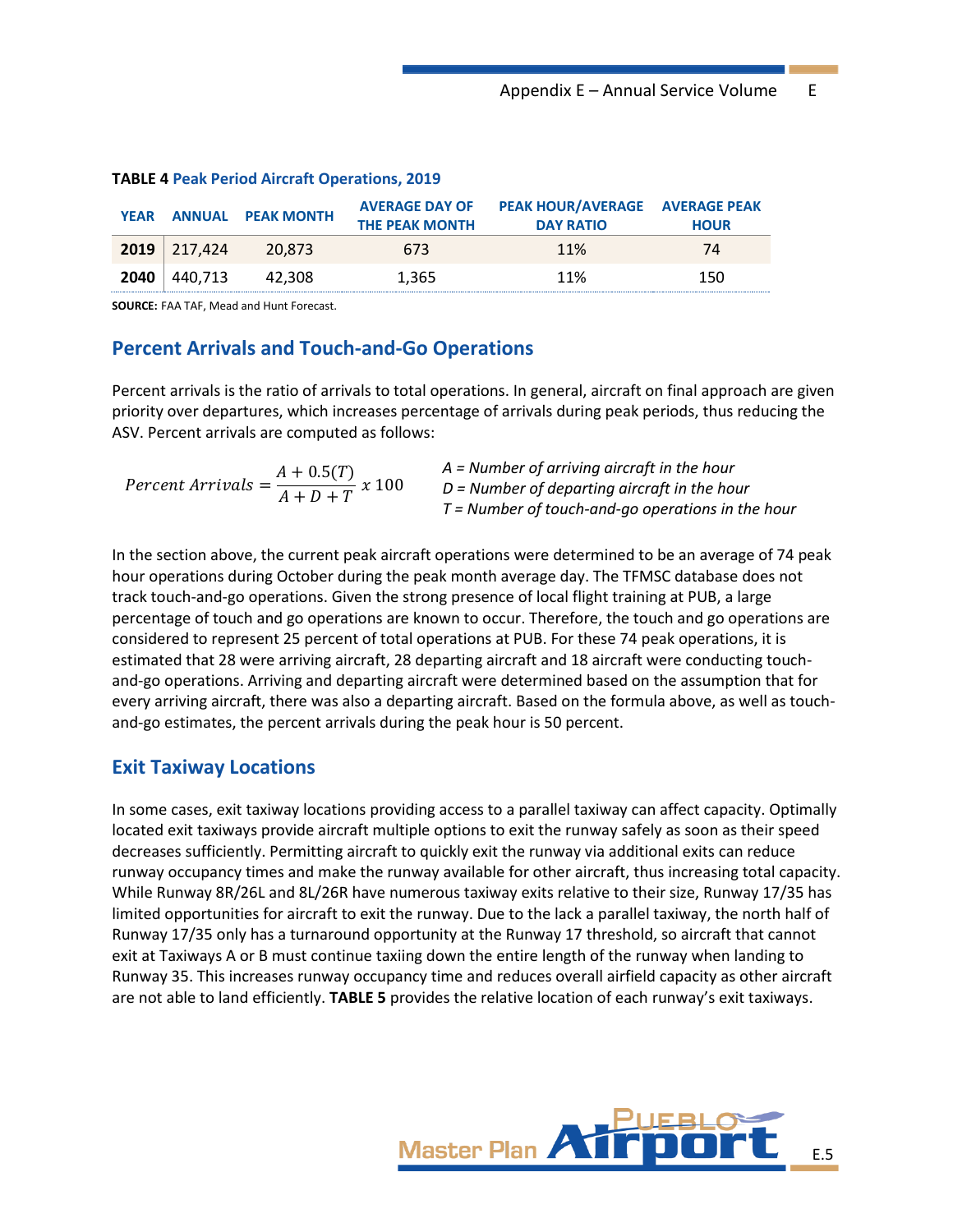| <b>RUNWAY</b>        | <b>TAXIWAY AND DISTANCE FROM LANDING THRESHOLD</b> |        |                                           |    |                                           |    |    |     |         |         |
|----------------------|----------------------------------------------------|--------|-------------------------------------------|----|-------------------------------------------|----|----|-----|---------|---------|
| <b>Runway 8R/26L</b> |                                                    |        |                                           |    |                                           |    |    |     |         |         |
| <b>Runway End</b>    | A1                                                 | A2     | A4/B4                                     | A5 | A7/B7                                     | A8 | A9 | A10 | A11     | A12     |
| 8R                   | 50'                                                | 1.950' |                                           |    | 3,200' 4,255' 4,700' 5,700' 7,000' 8,450' |    |    |     | 10,100' | 10.450' |
| 26L                  | 10.450'                                            | 8.550' | 7,300′ 6,245′ 5,800′ 4,800′ 3,500′ 2,050′ |    |                                           |    |    |     | 400′    | 50'     |

#### <span id="page-5-0"></span>**TABLE 5 Exit Taxiway Locations**

| <b>TAXIWAY AND DISTANCE FROM LANDING THRESHOLD</b> |                |        |               |        |                      |           |        |           |
|----------------------------------------------------|----------------|--------|---------------|--------|----------------------|-----------|--------|-----------|
| <b>Runway 17/35</b>                                |                |        |               |        | <b>Runway 8L/26R</b> |           |        |           |
| <b>Runway End</b>                                  | C <sub>1</sub> | A      | В             | C5     | <b>Runway End</b>    | <b>B1</b> | B3     | <b>B7</b> |
| 17                                                 | 8,300'         |        | 6,900' 5,100' | 200'   | 8L                   | 0'        | 2,600' | 4,650'    |
| 35                                                 | 0'             | 1,450' | 2,800'        | 8,100' | 26R                  | 4,650'    | 2,100' | 0'        |

**SOURCE:** Mead and Hunt.

**NOTES:** Exit taxiway must be separated by at least 750 feet to count as separate exits for the capacity analysis. Therefore, Taxiways A11 and A12 on Runway 8R/26L are counted as one exit and Taxiway A11 is omitted from the analysis but shown here for reference.

## **Peak Hour Airfield Capacity**

Determining the peak hour airfield capacity provides a method to determine how many aircraft operations an airfield accommodates during the busiest time of day. Peak hour airfield capacity is calculated using the guidelines in AC 150/5060-5 under both VFR and IFR conditions. It is calculated as follows:

|                                | $C^*$ = Hourly capacity base     |
|--------------------------------|----------------------------------|
| Hourly Capacity = $C^*x$ T x E | $T = \text{Touch-and-go factor}$ |
|                                | E = Exit factor                  |

The hourly capacity base  $(C^*)$  is based on performance curves developed for the specific runway use configuration. As shown in **[FIGURE 1](#page-6-0)** and **[FIGURE 2](#page-7-0)**, C\* is calculated by identifying aircraft mix index and percent arrivals, which are one percent and 50 percent, respectively. Using these inputs, C\* is shown below for each configuration displayed in **[FIGURE 1](#page-6-0)** through **[FIGURE 4](#page-9-0)**.

- **Configuration 1:** VFR Runways 8R/26L and 8L/26R = 200
- **Configuration 2:** VFR Runway 17/35 = 102
- **Configuration 3:** IFR Runways 8R/26L and 8L/26R = 60
- **Configuration 4:** IFR Runway 17/35 = 60.

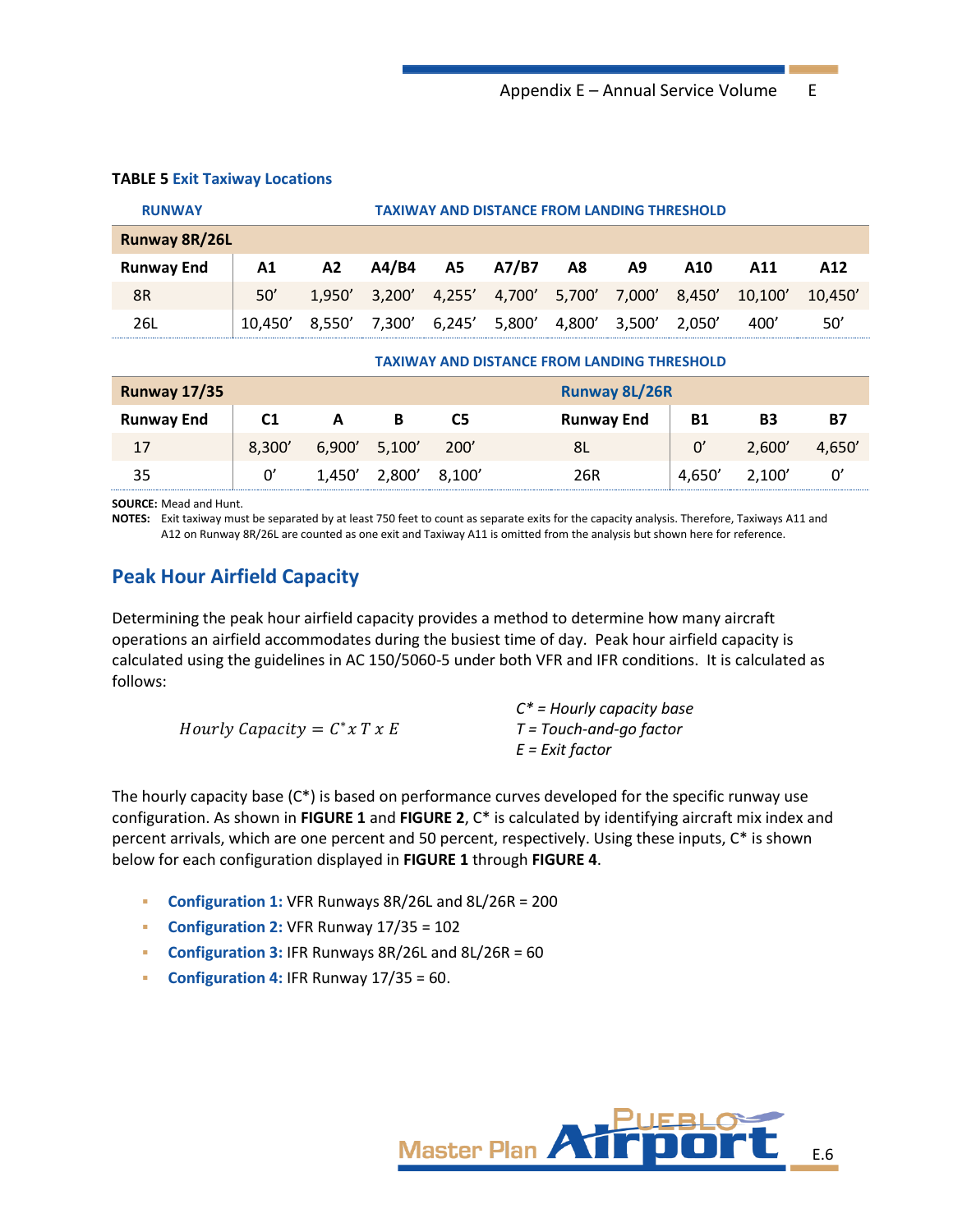

<span id="page-6-0"></span>**FIGURE 1 Configuration 1: VFR Runways 8R/26L and 8L/26R**

**SOURCE:** AC 150/5060-5, *Airport Capacity and Delay*, Figure 3-3.

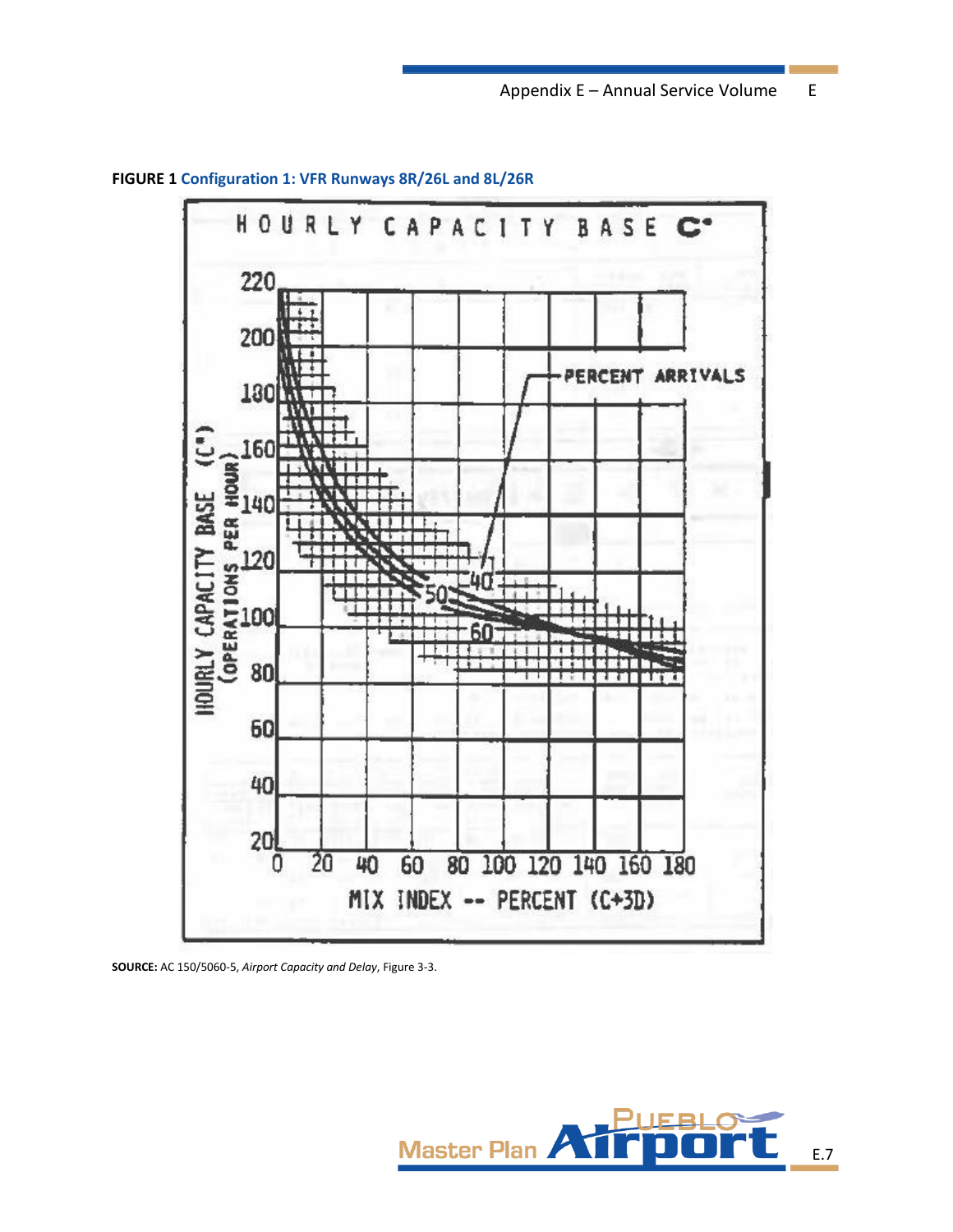<span id="page-7-0"></span>**FIGURE 2 Configuration 2: VFR Runway 17/35**



**SOURCE:** AC 150/5060-5, Airport Capacity and Delay, Figure 3-3.

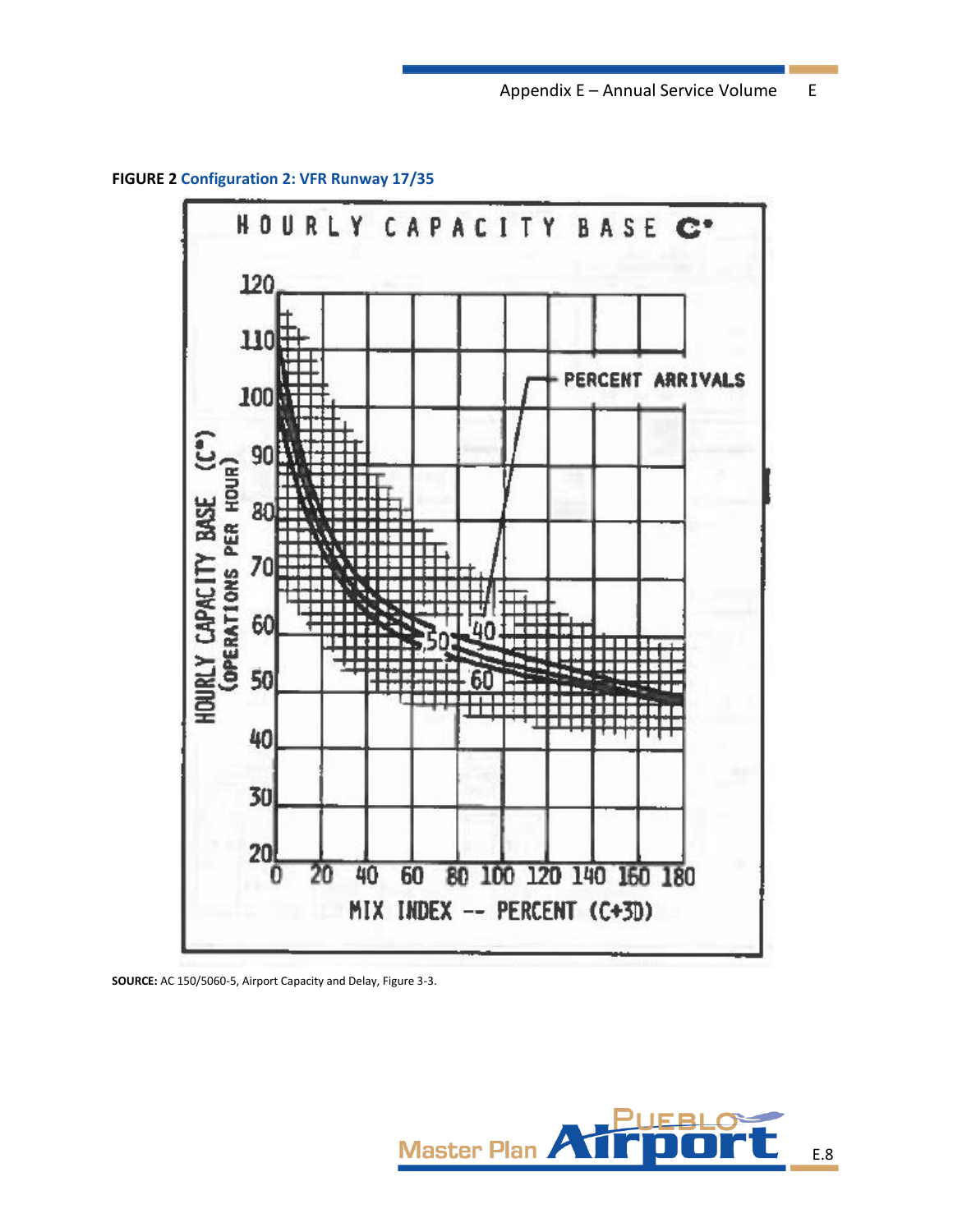

**FIGURE 3 Configuration 3: IFR Runways 8R/26L and 8L/26R**

**SOURCE:** AC 150/5060-5, *Airport Capacity and Delay*, Figure 3-3.

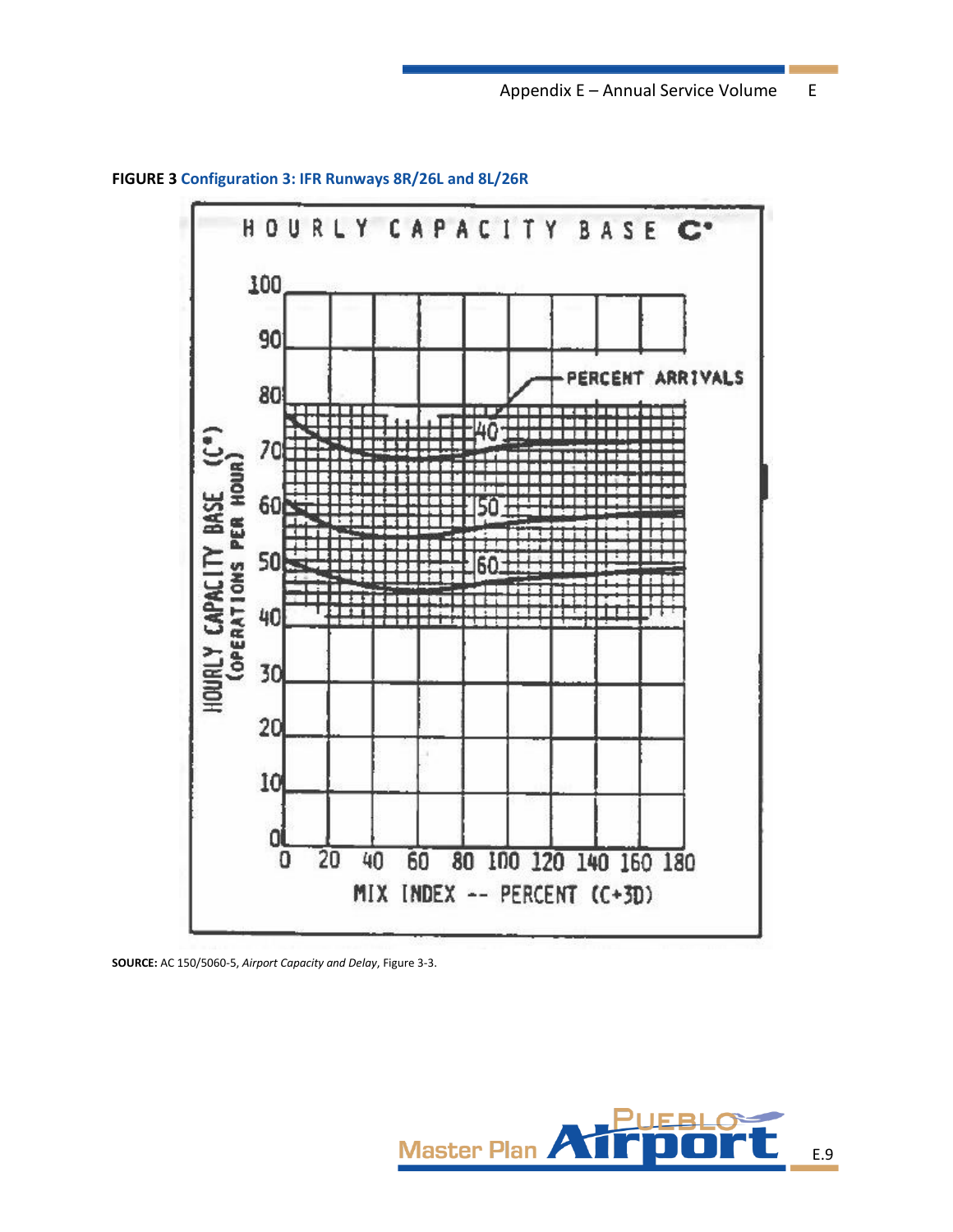Appendix E – Annual Service Volume E

<span id="page-9-0"></span>**FIGURE 4 Configuration 4: IFR Runway 17/35**



**SOURCE:** AC 150/5060-5, *Airport Capacity and Delay*, Figure 3-3.

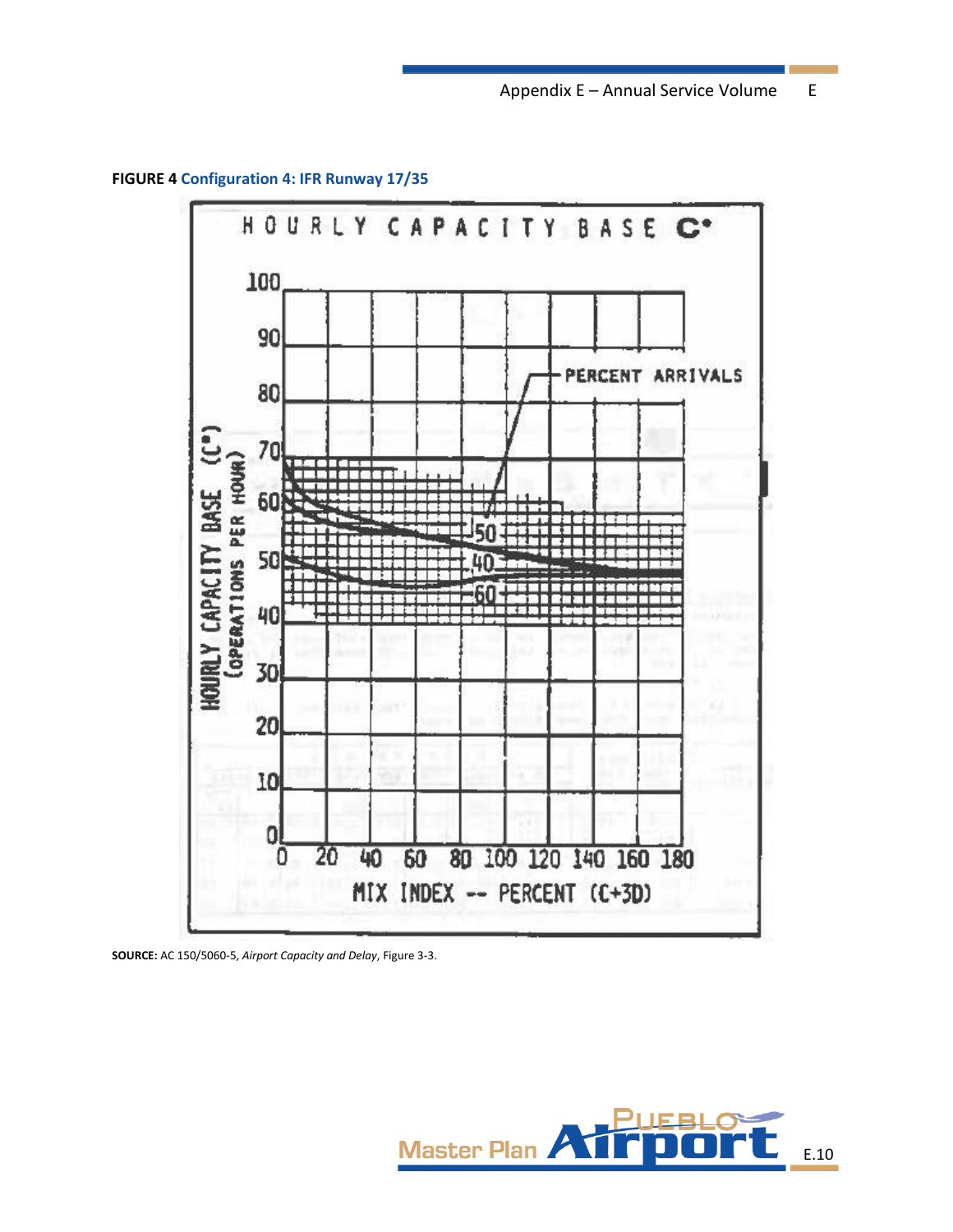The touch-and-go factor (T) is determined based on the aircraft mix index (1 percent) and percent touch-and-go (50 percent). A table in AC 150/5060-5 specific to the runway use configuration identifies T based on pairing these two factors. With PUB's current runway use configuration, T equals 1.2 in VFR conditions and one in IFR conditions. The exit factor (E) is determined by several factors including aircraft mix index, percent arrivals, and the average number of exits located in the appropriate exit range separated by at least 750 feet. Based on the number of exit taxiways, E is 1.0 for the parallel runways and 0.86 for Runway 17/35. Lastly, using C\*, T, and E described above, the hourly capacities of PUB are as follows:

- **Configuration 1:** VFR Runways 8R/26L and 8L/26R
	- $C^*$  x  $TxE = 200$  x 1.2 x 1.0 = 240.0 operations.
- **Configuration 2:** VFR Runway 17/35
	- o *C\* x T x E* = 102 x 1.2 x 0.86 = 105.3 operations.
- **Configuration 3:** IFR Runways 8R/26L and 8L/26R
	- $C^*$  x  $TxE = 60$  x  $1.0$  x  $1.0 = 60.0$  operations.
- **Configuration 4:** IFR Runway 17/35
	- $C^*$  x  $TxE = 60$  x 1 x 0.86 = 51.6 operations.

## **Annual Service Volume Calculation**

ASV provides an estimate of an airport's annual practical capacity. It accounts for differences in runway use, aircraft mix, weather conditions, pattern of demand (peaking), and other factors that impact an airport. When calculating the ASV, three variables are considered: weighted hourly capacity  $(C_w)$ , the ratio of annual demand to average daily demand during the peak month (D), and the ratio of average daily demand to average peak hour demand during the peak month (H).

The weighted hourly capacity blends several inputs to be used in the final determination of an airport's annual capacity. Both the IFR and VFR hourly capacities are used, as well as the percentage of IFR and VFR weather. Using the weighted hourly capacity formula found in AC 150/5060-5, C<sup>w</sup> at PUB is 157.28 operations.

The Daily Demand Ratio (D) is the ratio of annual demand to average daily demand during the peak month. Using 2019 operational levels identified in **Chapter B – Aviation Activity Forecasts**, this ratio is calculated as follows:

*D = Annual Demand/Peak Month Average Daily Demand D = 217,424/673 D = 323.07*